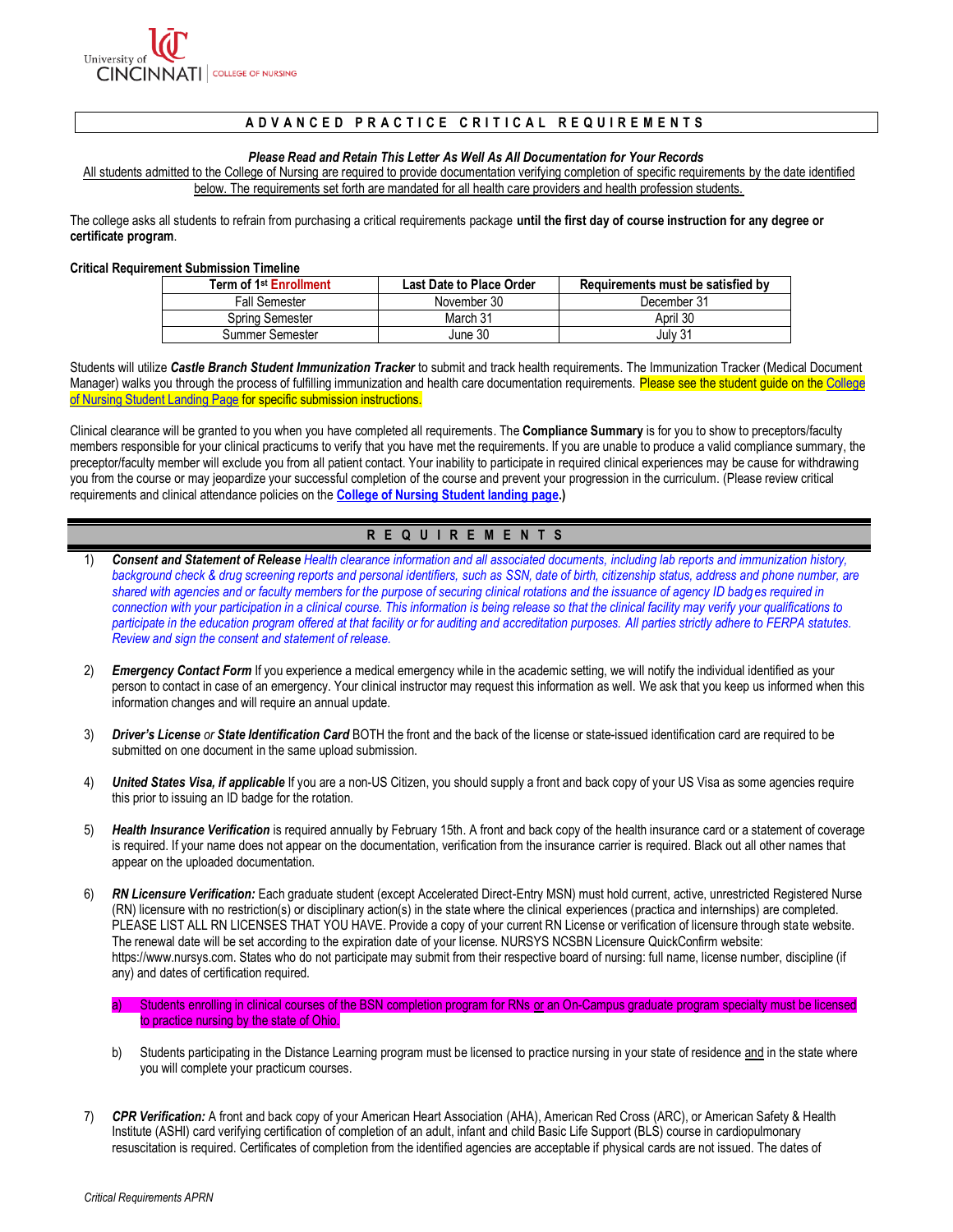

certification must be evident. Advanced Cardiac Life Support (ACLS) may be substituted for basic life support. When you are in clinical settings your CPR certification must be current.

- a) CPR courses must contain both a written and skills assessment to satisfy the College of Nursing CPR requirement. Courses which are taught and completed entirely online are **not** acceptable. **AHA HeartSaver is not acceptable.**
- 8) **Continuous Professional Development Web-based Training Modules: Submit a copy of the certificate or transcript of completion. If you**  experience difficulties completing the modules, please contact (513)556-HELP [4357]. The College is unable to provide technical support for the Compliance Training website.
	- *a) Completion of Health Insurance Portability and Accountability Act (HIPAA) Privacy Compliance Training Module (Course Title: HIPAA Compliance Training):* An understanding of the federal regulations mandating protection of patients' health care information is mandated by law. Therefore, all students must complete the online module of introductory training annually through the University of Cincinnati. Submit documentation of your HIPAA Compliance Training Certification.

 **To complete the HIPAA training module**, go to the [University of Cincinnati Compliance Training website \[https://ce.uc.edu/cpd/Categories\].](https://ce.uc.edu/cpd/Categories)  Select *Login, Select Use UC Login, next, log into the system with your Central Login (6+2) credentials, select the appropriate course and complete the course.* The renewal date will be set for the last day of the month one year from the date of certification. Complete the original and renewal certification at: https://ce.uc.edu/cpd/Categories

 *b) Completion of Blood Borne Pathogens (BBP) Education Requirement (Course Title Blood Borne Pathogens Training from under the*  Topics menu on the left. Familiarity with measures that prevent exposure to blood-borne pathogens and appropriate actions is mandated by the federal government. You are, therefore, required to complete the *Blood Borne Pathogens Web Course* training annually through the University of Cincinnati. Submit documentation of your BBP Training Certification.

 **To complete the BBP training module**, go to th[e University of Cincinnati: Environmental Health & Safety \(EH&S\) Training portal.](https://ehs.uc.edu/webtrain/webtrain.asp?shell=compliance) *, next, log into the system with your Central Login (6+2) credential, next select the appropriate course and complete the course.* The renewal date will be set for the last day of the month one year from the date of certification. Complete the original and renewal certification at: <https://ehs.uc.edu/webtrain/webtrain.asp?shell=compliance>

 If you experience difficulties completing the modules, please contact (513)556-HELP [4357]. The College is unable to provide technical support for the Compliance Training website.

9) **Tuberculosis (TB) Screening** Annual TB screening is required when in clinical settings as a CoN student. Please remember that your role as a student differs from your role as an employee, consequently, your employee exemption status from the TB requirement is not recognized by the University. All students participating in clinical on behalf of the College of Nursing must satisfy the TB screening component. Neither pregnancy nor Bacille Calmette-Guerin (BCG) vaccine are considered exclusions for the tuberculin screening requirement. **The PPD cannot be administered within 30 days after the most recent MMR.** 

The TB component may be satisfied by submitting sufficient documentation of one of the following:

- i) A QuantiFERON® Gold Plus (QFT-Plus) or T-SPOT® (T-Spot) blood test within the past 12 months; or
- ii) A Two-Step Mantoux tuberculin skin test (TST) within the last 12 months; or
- iii) Two (2) successive annual one-step Mantoux (TST) tests with the last test completed within the past 12 months; or
- iv) Individuals with a history of reactive (positive) TB tests must provide documentation that they have been evaluated and determined not to  have communicable TB. **A copy of the chest x-ray report dated within the last 12 months must be included.** An abnormal chest x- ray requires documentation of medication regimen. *Positive responders must complete and submit a yearly TB questionnaire to document symptoms of active TB.*
- 10) *Completed Immunization Requirements:* If you require any vaccinations, titers, TB testing or follow-up X-rays, they may be obtained from a private health care provider (HCP), University Health Services (513-584-4457) or through your local County Health Department. Castle Branch can direct you to approved pharmacies or LabCorp laboratories where a vaccine or blood draw is performed. **The PPD cannot be administered within 30 days after the most recent MMR.** Medical contraindications should be documented on *MEDICAL WAIVER FOR VACCINATION* form*.*

 Enclose a copy of a marriage license or official name change documentation if the name on your records does not match a name which you have registered with the University. *Your immunization record must include month, day and year on all vaccinations. Provide a copy of the laboratory report on all titer/serologic testing and chest x-rays***.** 

 a) **Immunity to Varicella Zoster Virus- VZV (Chicken Pox), Measles (Rubeola), Mumps** and **Rubella (German Measles) MMR,** and **Hepatitis B Virus must be documented by antibody titers**. Vaccinations are not required if you have positive serology. If titers do not demonstrate positive serology, revaccination followed by a second serologic testing is required. Submit documentation of all immunizations and titer testing.

 The **Hepatitis-B** vaccination series takes approximately 6-8 months for completion. Therefore, you must get started with the series immediately, if you are not already immunized. All individuals with potential exposure to human tissues (e.g, biopsy or pathology specimens), human blood or human body fluids must have documented immunity to or be immunized against Hepatitis B virus.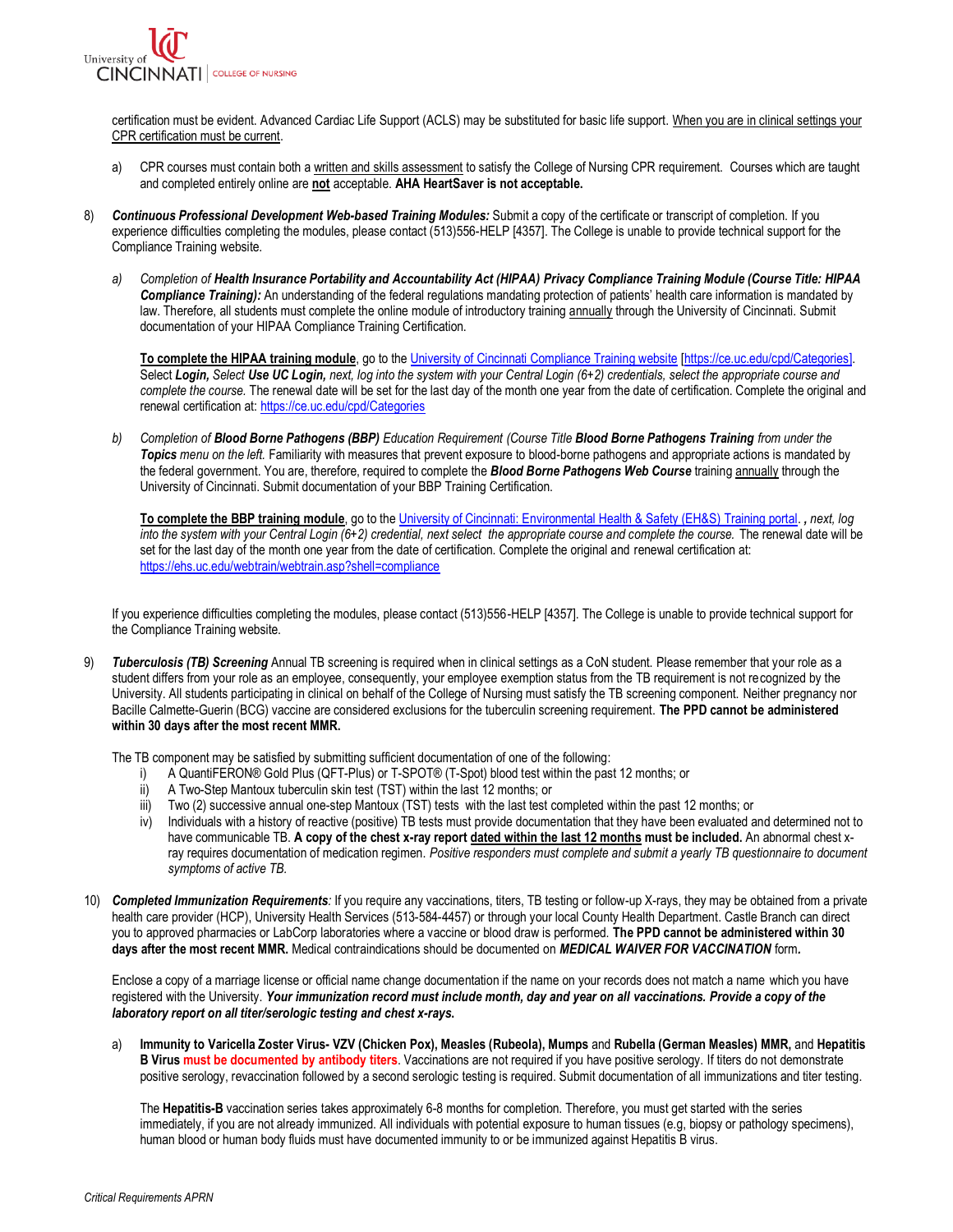

 Provided you receive the first two injections and demonstrate compliance in receiving subsequent injections and titer testing, you will not be excluded from clinical courses. Complete and sign the *WAIVER FOR INCOMPLETE HEPATITIS-B VACCINE SERIES* form. The Expedited Hepatitis B vaccine is not acceptable.

| <b>Disease</b>     | <b>Doses</b> | Dosage Schedule                                                                                             |
|--------------------|--------------|-------------------------------------------------------------------------------------------------------------|
| <b>VZV</b>         |              | 6-8 weeks apart                                                                                             |
| <b>MMR</b>         |              | after 12 months of age, at least 1 month apart                                                              |
| <b>Hepatitis B</b> |              | the first 2 doses given a month apart, and the $3rd$ dose given at least 4 months after the 2 <sup>nd</sup> |
|                    |              |                                                                                                             |

- 11) *Evidence of Polio immunization* Documentation of completion of a series of 3 polio *injections over the period of 6 months. Declination accepted.*
- 12) *Evidence of Adult Combined Tetanus, Diphtheria and Pertussis (Tdap) immunization within the past 10 years* is required. If less than 2 years have lapsed since your last TD vaccination, complete and sign the *WAIVER FOR INCOMPLETE TDAP VACCINE* form. Provide supporting documentation for receipt of the TD vaccine. If medical contraindications prevent you from receiving the Tdap vaccination, you should provide documentation of receipt of a TD vaccination within the past 10 years and then document your contraindication on the **MEDICAL WAIVER FOR**   **VACCINATION** form**.** *Renewal will be set for 10 years after vaccination.*
- 13) *Evidence of Annual Seasonal Influenza Vaccination* is required for students participating in clinical experiences in the months of October through March. The College does not have authority to exempt you from the requirement. However, your clinical agency may provide written authorization to exempt you from the requirement, please complete the **ANNUAL SEASONAL INFLUENZA VACCINE** form**. The due date is October 15th unless required earlier by your clinical agency.**
- 14) *Background Checks and Drug Screening* **will be conducted through Castle Branch and is required upon matriculation into a degree program.** Subsequent retesting will be determined by site specific requirements. Package codes for placing orders are on the student landing page.
	- a) Self-disclosure of criminal history is to be completed annually. A criminal history does not automatically bar your from clinical experiences. The College follows acceptance criteria as outlined by our clinical partners.
	- *b)* Campus Based Graduate Program and Ohio Residents in the Distance Learning Graduate Program will complete a national & state fingerprint- based background check, healthcare sanctions check, and urine drug screening upon matriculation into the program. Subsequent retesting will be determined by site specific requirements.
	- *c)* Out of State Residents in Distance Learning Programs will complete a national or state specific background check (dependent upon state of clinical rotations), healthcare sanctions check and urine drug screening upon matriculation into the program. Subsequent retesting will be determined by site specific requirements.
	- *d) Diluted drug screens must retest at student's expense.*
- 15) *Some Site- Specific Requirements* are posted in Clinical Orientation Documents folder on blackboard by agency. You are responsible for adhering to agency requirements in addition to the CoN standard critical requirements. It is recommended that you check the orientation documents folder 7 weeks before the start of a term which you plan to participate in a clinical experience. \*\*Where does this information live?\*\*

 **Documentation submitted after the identified deadline may delay your clinical rotation. Therefore it is imperative that you submit documentation on time and in the manner specified.**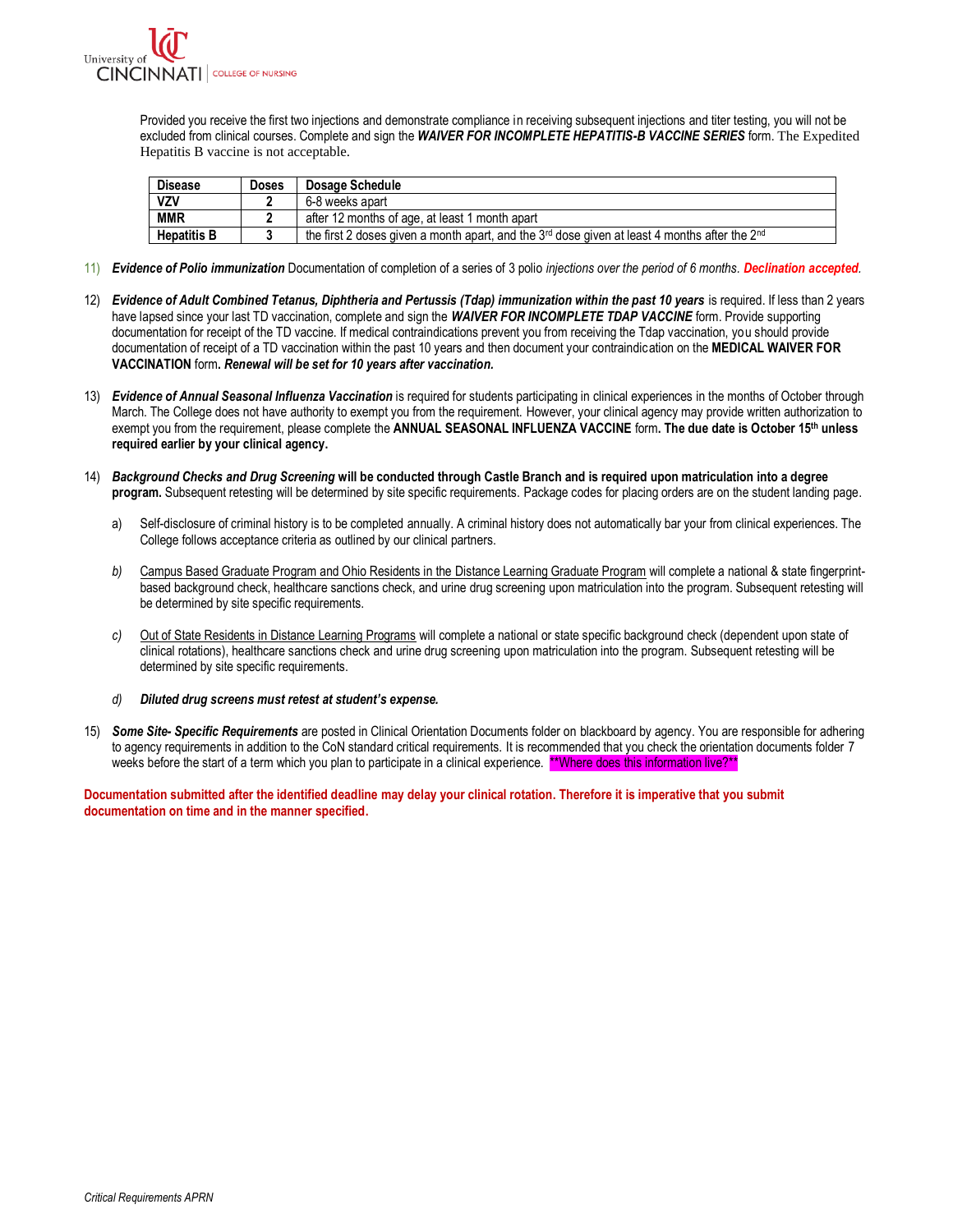

# **TB SCREENING QUESTIONNAIRE**

| Date<br>Name |    |                                                                                                                                      | Student ID | M |              |              |
|--------------|----|--------------------------------------------------------------------------------------------------------------------------------------|------------|---|--------------|--------------|
| 1.           |    | Have you ever had a positive tuberculin skin test? If yes, when?                                                                     |            |   | $\Box$ Yes   | $\square$ No |
| 2.           |    | Do you have any condition requiring prolonged steroid or immunosuppressive therapy?                                                  |            |   | $\Box$ Yes   | $\Box$ No    |
| 3.           |    | Do you have an immunosuppressive illness at the present time?                                                                        |            |   | $\Box$ Yes   | $\Box$ No    |
| 4.           |    | Have you had any of the following in the past year?                                                                                  |            |   |              |              |
|              | a. | Recent, close contact with any person having active tuberculosis?                                                                    |            |   | $\Box$ Yes   | ∐No          |
|              | b. | Unexplained productive cough?                                                                                                        |            |   | $\Box$ Yes   | $\square$ No |
|              | C. | Coughing up blood?                                                                                                                   |            |   | $\Box$ Yes   | $\square$ No |
|              | d. | Unexplained weight loss or increased fatigue?                                                                                        |            |   | $\Box$ Yes   | $\Box$ No    |
|              | e. | Unexplained fever or night sweats?                                                                                                   |            |   | $\Box$ Yes   | $\square$ No |
| 5.           |    | Have you ever had the BCG vaccine?<br>(Vaccine given primarily in foreign countries where there is a high incidence of tuberculosis) |            |   | $\sqcup$ Yes | lNo          |

 I hereby grant permission for the information contained in this form to be shared with other health systems, for the purpose of employment, education, or licensure.

**Student Signature** Date

 **Health Care Provider Signature Date**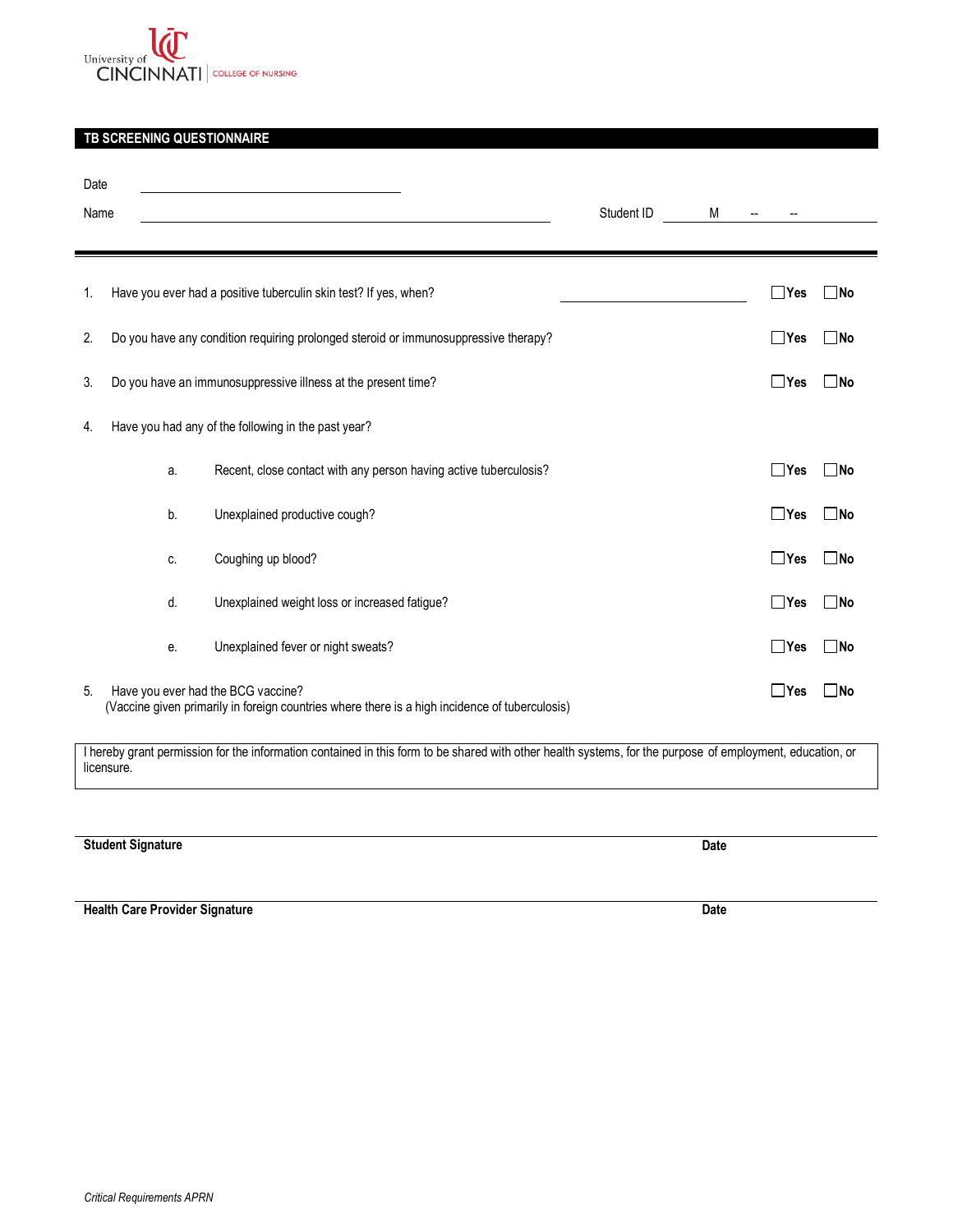|        |      |                                                                                                          |        | Student ID                                              | M                                                                                                                                                        | <b>DOB</b>                                                                                                                                                                                                                                                                                            |
|--------|------|----------------------------------------------------------------------------------------------------------|--------|---------------------------------------------------------|----------------------------------------------------------------------------------------------------------------------------------------------------------|-------------------------------------------------------------------------------------------------------------------------------------------------------------------------------------------------------------------------------------------------------------------------------------------------------|
|        | Last | First                                                                                                    | Middle |                                                         | Mxx-xx-xxxx                                                                                                                                              | MM / DD / YYYY                                                                                                                                                                                                                                                                                        |
|        |      |                                                                                                          |        |                                                         | WAIVER FOR INCOMPLETE VACCINATION SERIES TO BE COMPLETED, REVIEWED, AND SIGNED BY STUDENT                                                                |                                                                                                                                                                                                                                                                                                       |
|        |      |                                                                                                          |        |                                                         | supporting documentation i.e. immunization records. Document your progress in the appropriate fields and sign where indicated.                           | The Hepatitis B and the Adult Combined Tetanus, Diphtheria, Pertussis vaccinations follow a strict dosage schedule. You must remain on schedule<br>to continue enrollment and participation in your practicum course(s). Administered vaccinations must be documented by your Health Care Provider on |
|        |      |                                                                                                          |        | <b>WAIVER FOR INCOMPLETE HEPATITIS B VACCINE SERIES</b> |                                                                                                                                                          |                                                                                                                                                                                                                                                                                                       |
|        |      | complete the vaccination series, I continue to be at risk for acquiring the Hepatitis B Virus Infection. |        |                                                         | I understand that this waiver is valid only until the date that my series AND titer testing is scheduled for completion. I agree to provide verification | immediately upon completion of the series AND titer testing or I will be ineligible to continue in my practicum courses(s). I further understand that until I                                                                                                                                         |
|        |      | Please enter dates (mm/dd/yyyy) as appropriate and sign below.                                           |        |                                                         |                                                                                                                                                          |                                                                                                                                                                                                                                                                                                       |
|        |      | Has received the following doses of the Hepatitis B Vaccine Series:                                      |        |                                                         |                                                                                                                                                          |                                                                                                                                                                                                                                                                                                       |
|        |      |                                                                                                          |        |                                                         |                                                                                                                                                          |                                                                                                                                                                                                                                                                                                       |
| Dose 1 |      | Dose 2                                                                                                   |        | Dose 3                                                  |                                                                                                                                                          |                                                                                                                                                                                                                                                                                                       |
|        |      | Is scheduled for dose 3 and/or titer testing as indicated below:                                         |        |                                                         |                                                                                                                                                          |                                                                                                                                                                                                                                                                                                       |
|        |      | <b>Titer Date</b>                                                                                        |        |                                                         |                                                                                                                                                          |                                                                                                                                                                                                                                                                                                       |
| Dose 3 |      |                                                                                                          |        |                                                         |                                                                                                                                                          |                                                                                                                                                                                                                                                                                                       |
|        |      |                                                                                                          |        |                                                         |                                                                                                                                                          |                                                                                                                                                                                                                                                                                                       |
|        |      | <b>Student Signature</b>                                                                                 |        |                                                         |                                                                                                                                                          | Date                                                                                                                                                                                                                                                                                                  |
|        |      |                                                                                                          |        |                                                         |                                                                                                                                                          |                                                                                                                                                                                                                                                                                                       |
|        |      |                                                                                                          |        |                                                         |                                                                                                                                                          |                                                                                                                                                                                                                                                                                                       |
|        |      | Physician Signature                                                                                      |        |                                                         |                                                                                                                                                          | Date                                                                                                                                                                                                                                                                                                  |
|        |      |                                                                                                          |        | WAIVER FOR INCOMPLETE TDAP VACCINE                      |                                                                                                                                                          |                                                                                                                                                                                                                                                                                                       |

Signature Date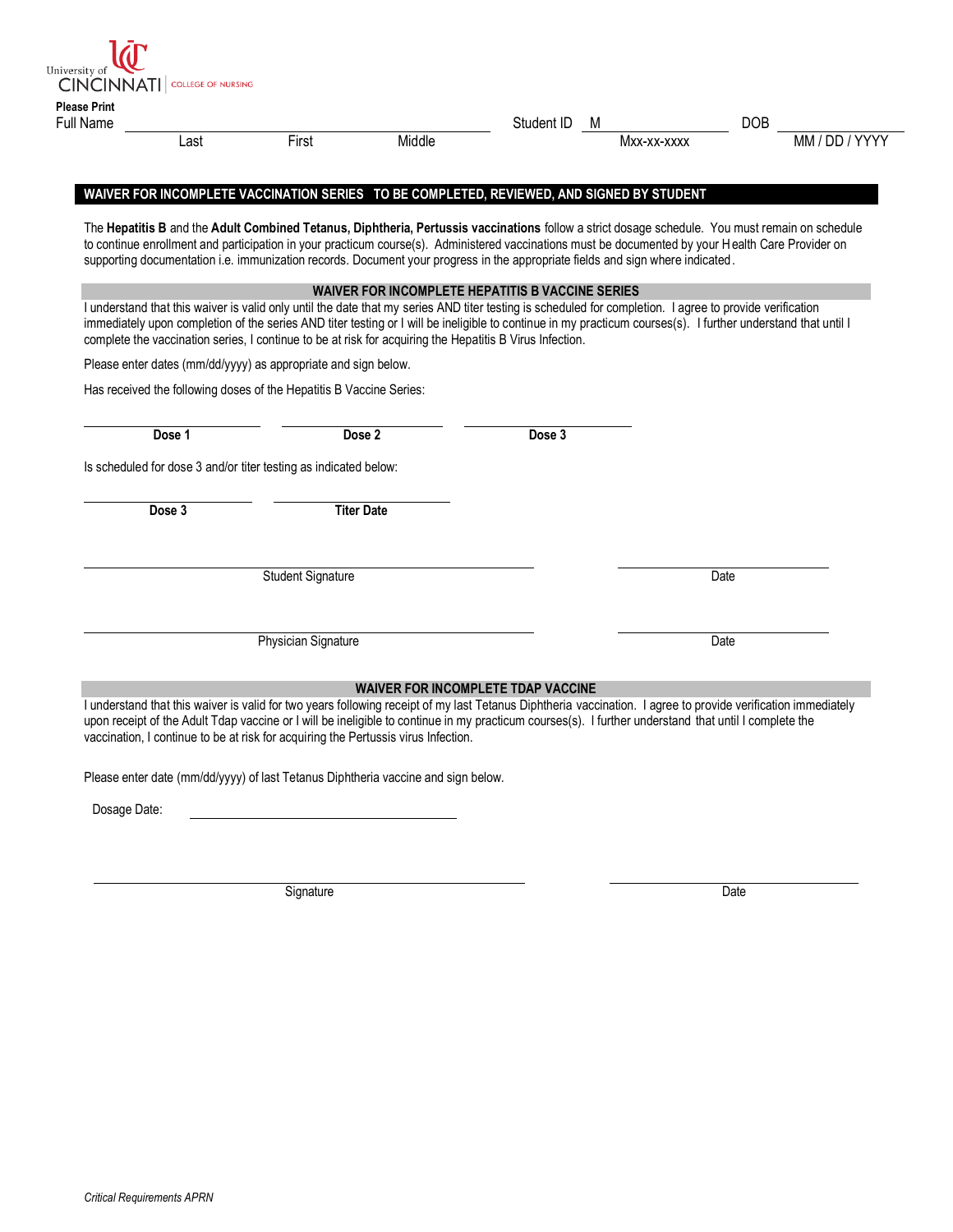| <b>Please Print</b><br><b>Full Name</b>     |                                                                                                |                                                                                                                                                     |                                                                                                          | Student ID                                             | M                                                                                             | <b>DOB</b>                                                                                                                                                                                                                                                                                                                                                                                                                                                     |
|---------------------------------------------|------------------------------------------------------------------------------------------------|-----------------------------------------------------------------------------------------------------------------------------------------------------|----------------------------------------------------------------------------------------------------------|--------------------------------------------------------|-----------------------------------------------------------------------------------------------|----------------------------------------------------------------------------------------------------------------------------------------------------------------------------------------------------------------------------------------------------------------------------------------------------------------------------------------------------------------------------------------------------------------------------------------------------------------|
|                                             | Last                                                                                           | First                                                                                                                                               | Middle                                                                                                   |                                                        | Mxx-xx-xxxx                                                                                   | MM / DD / YYYY                                                                                                                                                                                                                                                                                                                                                                                                                                                 |
|                                             | <b>MEDICAL WAIVER FOR VACCINATION</b>                                                          |                                                                                                                                                     |                                                                                                          |                                                        |                                                                                               |                                                                                                                                                                                                                                                                                                                                                                                                                                                                |
|                                             |                                                                                                |                                                                                                                                                     |                                                                                                          |                                                        |                                                                                               |                                                                                                                                                                                                                                                                                                                                                                                                                                                                |
|                                             | Section 1: To Be Completed by Student                                                          |                                                                                                                                                     |                                                                                                          |                                                        |                                                                                               |                                                                                                                                                                                                                                                                                                                                                                                                                                                                |
| conoad@UC.edu.                              |                                                                                                |                                                                                                                                                     |                                                                                                          |                                                        |                                                                                               | Directions: Complete Section 1 then submit the form to your Health Care Provider for completion of Section 2. Student should return completed form and<br>necessary medical documentation to the College. Medical conditions, allergies and pregnancy require medical documentation. Breastfeeding exemptions<br>must be obtained each semester. Allergy and certain medical conditions may involve a permanent exemption. Submit Questions to 513-558-5075 or |
| B □Polio □Tdap                              |                                                                                                |                                                                                                                                                     |                                                                                                          |                                                        |                                                                                               | I am requesting a medical exemption for the following required vaccine(s): ■Varicella/Chicken Pox ■Measles ■Mumps ■Rubella ■Hepatitis                                                                                                                                                                                                                                                                                                                          |
|                                             |                                                                                                |                                                                                                                                                     | Signature                                                                                                |                                                        |                                                                                               | Date                                                                                                                                                                                                                                                                                                                                                                                                                                                           |
|                                             |                                                                                                |                                                                                                                                                     |                                                                                                          |                                                        |                                                                                               |                                                                                                                                                                                                                                                                                                                                                                                                                                                                |
|                                             |                                                                                                | Section 2: To Be Completed by Health Care Provider (Nurse Practitioner or Physician)                                                                |                                                                                                          |                                                        |                                                                                               |                                                                                                                                                                                                                                                                                                                                                                                                                                                                |
| $\Box$ Mumps<br>$\Box$ Polio<br>$\Box$ Tdap | Vaccine(s)<br>□Varicella/Chicken Pox<br>$\Box$ Measles<br>$\Box$ Rubella<br>$\Box$ Hepatitis B | l IY<br>l IY<br>-ly<br>l IY<br>ПY                                                                                                                   | <b>Allergic to Vaccine</b><br>$\Box$ N<br>$\Box$ N<br>$\Box$ N<br>$\Box$ n<br>٦N<br>$\Box$ N<br>$\Box$ N | Breastfeeding<br>□ Other (details required, see below) | Medical Reasons, if not allergy:<br>□ Chronic medical condition (details required, see below) |                                                                                                                                                                                                                                                                                                                                                                                                                                                                |
| <b>Exemption Period:</b>                    | □ Temporary exemption; note time frame:                                                        | □ Permanent exemption (for allergy and certain medical conditions)<br>*Automatically terminates after one month, if a date is not identified by HCP |                                                                                                          |                                                        |                                                                                               |                                                                                                                                                                                                                                                                                                                                                                                                                                                                |
| <b>Details</b>                              |                                                                                                |                                                                                                                                                     |                                                                                                          |                                                        |                                                                                               |                                                                                                                                                                                                                                                                                                                                                                                                                                                                |
|                                             |                                                                                                |                                                                                                                                                     |                                                                                                          |                                                        |                                                                                               |                                                                                                                                                                                                                                                                                                                                                                                                                                                                |
|                                             |                                                                                                |                                                                                                                                                     |                                                                                                          |                                                        |                                                                                               |                                                                                                                                                                                                                                                                                                                                                                                                                                                                |
| Signature                                   |                                                                                                |                                                                                                                                                     |                                                                                                          |                                                        | Date                                                                                          |                                                                                                                                                                                                                                                                                                                                                                                                                                                                |
|                                             |                                                                                                |                                                                                                                                                     |                                                                                                          |                                                        |                                                                                               |                                                                                                                                                                                                                                                                                                                                                                                                                                                                |

 **Office Stamp/ Address and Phone Number**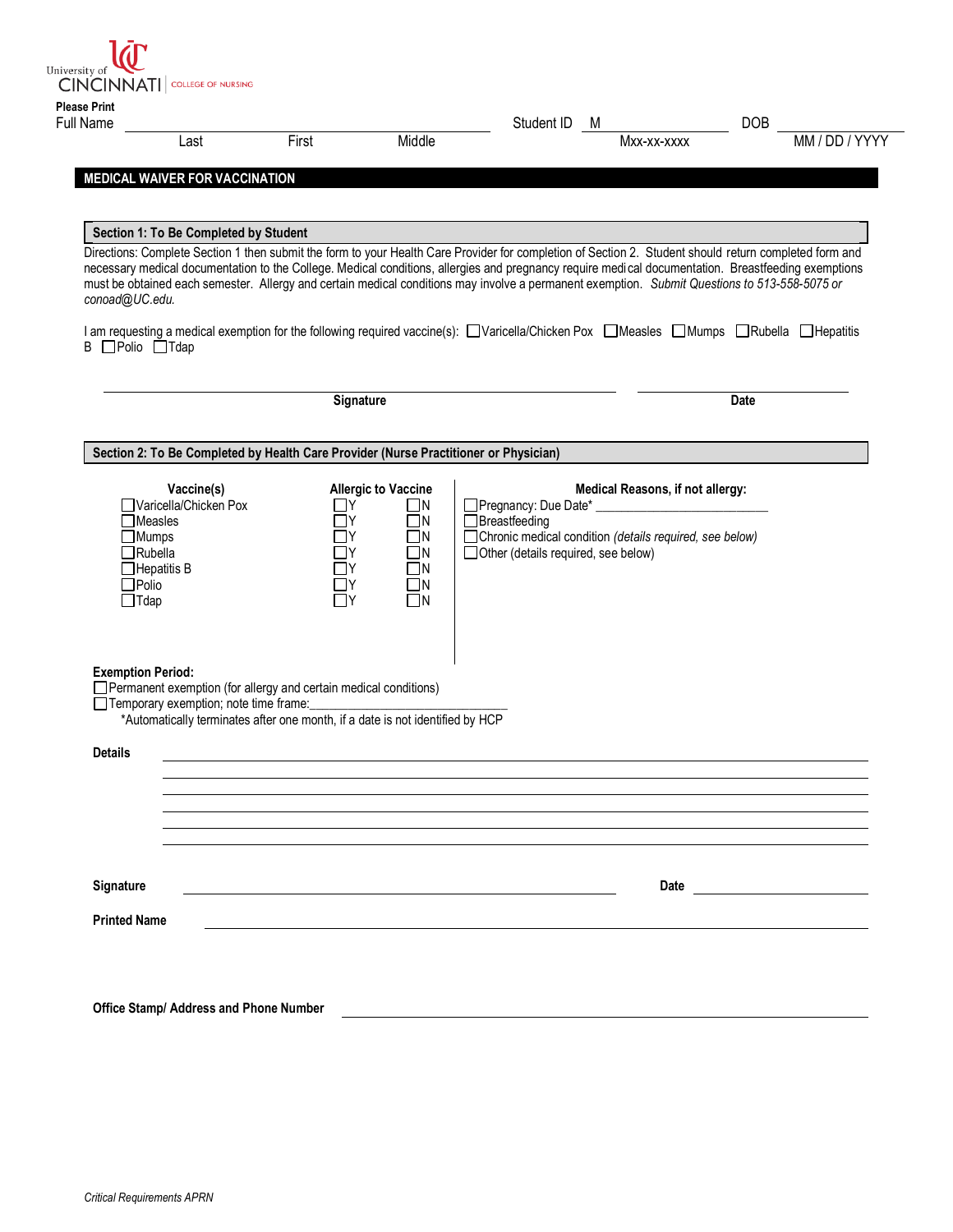University of **LACTION ATTI** COLLEGE OF NURSING

| --------------      |  |  |
|---------------------|--|--|
| <b>Please Print</b> |  |  |

| Full Name |      |                     |        | Student<br>ΙL | <b>IVI</b>                                                                    | <b>DOB</b> |                                 |
|-----------|------|---------------------|--------|---------------|-------------------------------------------------------------------------------|------------|---------------------------------|
|           | Last | $- \cdot$<br>'−irst | Middle |               | <b>VVVV</b><br>$\overline{\mathbf{v}}$<br><b>IVIXX</b><br><b>AAAA</b><br>۰۸ λ |            | DD<br><b>VVVVV</b><br><b>MM</b> |
|           |      |                     |        |               |                                                                               |            |                                 |

## **ANNUAL SEASONAL INFLUENZA VACCINE**

Seasonal Influenza vaccination is required by October 15<sup>th</sup> (unless required earlier by your clinical agency) for students participating in clinical experiences occurring October 1st-March 31st. Students may seek exemption by completing the application below to secure approval from the clinical agency.

| dministered<br>Date<br>nuı | Manufacturer<br>Lot No<br>$\sim$ | Administerer<br>. | sianature |
|----------------------------|----------------------------------|-------------------|-----------|
|                            |                                  |                   |           |

# **SEASONAL INFLUENZA VACCINATION APPLICATION FOR EXEMPTION**

 Directions: Complete PART I and submit the application to your clinical agency for consideration and completion of Part II. Part III must be completed by a licensed health care provider if declining for medical reasons. You must submit an application to each agency where you are s cheduled to participate in a clinical experience during the months of October through March.

### **SECTION I: TO BE COMPLETED, REVIEWED, AND SIGNED BY STUDENT**

I understand that due to my occupational exposure, I may be at risk of acquiring an influenza infection. In addition, I may spread influenza to my patients, other healthcare workers, and my family, even if I have no symptoms. This can result in serious infection, particularly in persons at high risk for influenza complications.

 I have received education about the effectiveness of influenza vaccination as well as the adverse events. I have also been given the opportunity to be vaccinated with influenza vaccine.

However, I **decline** influenza vaccination at this time for the following reason:

 I have a medical reason. i.e. allergic to eggs *(Complete Part III Medical Waiver on reverse side or attach statement from licensed HCP Nurse Practitioner or Physician)*  □

 It is against my religious belief. □

I do not believe the vaccine will prevent me from getting the flu.

 Other (please explain) \_\_\_\_\_\_\_\_\_\_\_\_\_\_\_\_\_\_\_\_\_\_\_\_\_\_\_\_\_\_\_\_\_\_\_\_\_\_\_\_\_\_\_\_\_\_\_\_\_\_\_\_\_\_\_\_\_\_\_\_\_\_\_\_\_\_\_\_\_\_\_\_\_\_\_ □

□

 I further understand that by declining this vaccine, I continue to be at risk of acquiring influenza, potentially resulting in transmission to my patients. I also understand that it is at the Agency's discretion to approve or deny my request for exemption from the influenza vaccination.

| <b>Student Signature</b>                      |                                                                                                                                                             | Date |
|-----------------------------------------------|-------------------------------------------------------------------------------------------------------------------------------------------------------------|------|
|                                               | SECTION II: TO BE COMPLETED, REVIEWED, AND SIGNED BY AGENCY/CLINICAL PRACTICUM SITE                                                                         |      |
| to the student for submission to the College. | Directions: Please review for consideration to determine if the student is approved for exemption of the seasonal influenza vaccine. Return the application |      |
|                                               | Exempt from seasonal influenza vaccine, please provide mandatory precaution guidelines (i.e. masks)                                                         |      |
| NOT exempt from seasonal influenza vaccine    |                                                                                                                                                             |      |
| Agency/Clinical Practicum Site Name           |                                                                                                                                                             |      |
| Address:                                      |                                                                                                                                                             |      |
| Phone No.                                     |                                                                                                                                                             |      |
| <b>Reviewer Printed Name:</b>                 |                                                                                                                                                             |      |
| Reviewer Signature                            |                                                                                                                                                             | Date |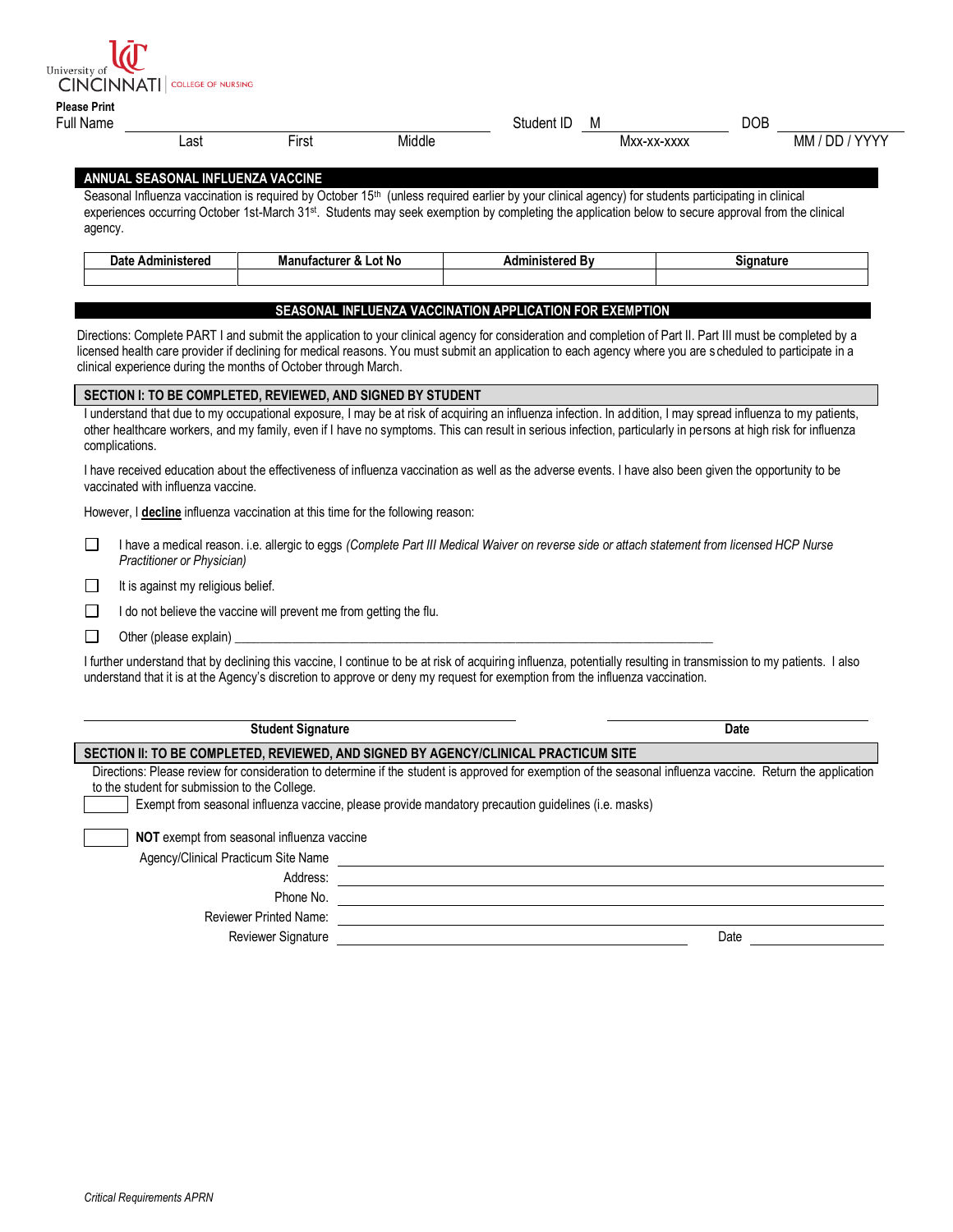University of **Latitude 1 COLLEGE OF NURSING** 

| Last                                                    |                             | First | Middle                                                                               |                                                                                                                                           | Mxx-xx-xxxx   | MM / DD / YYYY                          |
|---------------------------------------------------------|-----------------------------|-------|--------------------------------------------------------------------------------------|-------------------------------------------------------------------------------------------------------------------------------------------|---------------|-----------------------------------------|
| MEDICAL WAIVER FOR INFLUENZA IMMUNIZATION               |                             |       |                                                                                      |                                                                                                                                           |               |                                         |
| Section 1: To Be Completed by Student                   |                             |       |                                                                                      |                                                                                                                                           |               |                                         |
|                                                         |                             |       |                                                                                      |                                                                                                                                           |               |                                         |
| Name                                                    |                             |       |                                                                                      |                                                                                                                                           | UC ID $M = -$ |                                         |
|                                                         |                             |       | Section 2: To Be Completed by Health Care Provider (Nurse Practitioner or Physician) |                                                                                                                                           |               |                                         |
|                                                         |                             |       |                                                                                      |                                                                                                                                           |               |                                         |
| Vaccine(s) exemption requested:<br>Seasonal Flu Vaccine |                             |       | Medical reason(s):<br>□ Severe egg allergies                                         |                                                                                                                                           |               |                                         |
| □Novel Flu Vaccine                                      |                             |       |                                                                                      | □ Previous Guillain-Barre syndrome within 6 weeks of getting an influenza vaccine<br>Previous severe reaction to an influenza vaccination |               |                                         |
| □ Other (Please specify)                                |                             |       |                                                                                      | □ Chronic medical condition (details required, see below)                                                                                 |               |                                         |
|                                                         |                             |       |                                                                                      |                                                                                                                                           |               |                                         |
|                                                         |                             |       | □ Other (details required, see below)                                                |                                                                                                                                           |               |                                         |
|                                                         |                             |       |                                                                                      |                                                                                                                                           |               |                                         |
| <b>Exemption Period:</b>                                | Permanent exemption request |       |                                                                                      |                                                                                                                                           |               |                                         |
|                                                         |                             |       | □Temporary exemption request; note time frame: _________________________________     |                                                                                                                                           |               |                                         |
|                                                         |                             |       |                                                                                      |                                                                                                                                           |               |                                         |
| <b>Details</b>                                          |                             |       |                                                                                      |                                                                                                                                           |               |                                         |
|                                                         |                             |       |                                                                                      |                                                                                                                                           |               |                                         |
|                                                         |                             |       |                                                                                      |                                                                                                                                           |               |                                         |
|                                                         |                             |       |                                                                                      |                                                                                                                                           |               |                                         |
|                                                         |                             |       |                                                                                      |                                                                                                                                           |               |                                         |
| <b>Printed Name</b>                                     |                             |       |                                                                                      |                                                                                                                                           |               | Date <u>such a series of the series</u> |
|                                                         |                             |       |                                                                                      |                                                                                                                                           |               |                                         |
| Signature                                               |                             |       |                                                                                      |                                                                                                                                           |               |                                         |
|                                                         |                             |       |                                                                                      |                                                                                                                                           |               |                                         |
|                                                         |                             |       |                                                                                      |                                                                                                                                           |               |                                         |

 **Return completed form to the student for submission to the College of Nursing.**   *Submit Questions to 513-558-5075 or [conoad@UC.edu.](mailto:conoad@UC.edu)*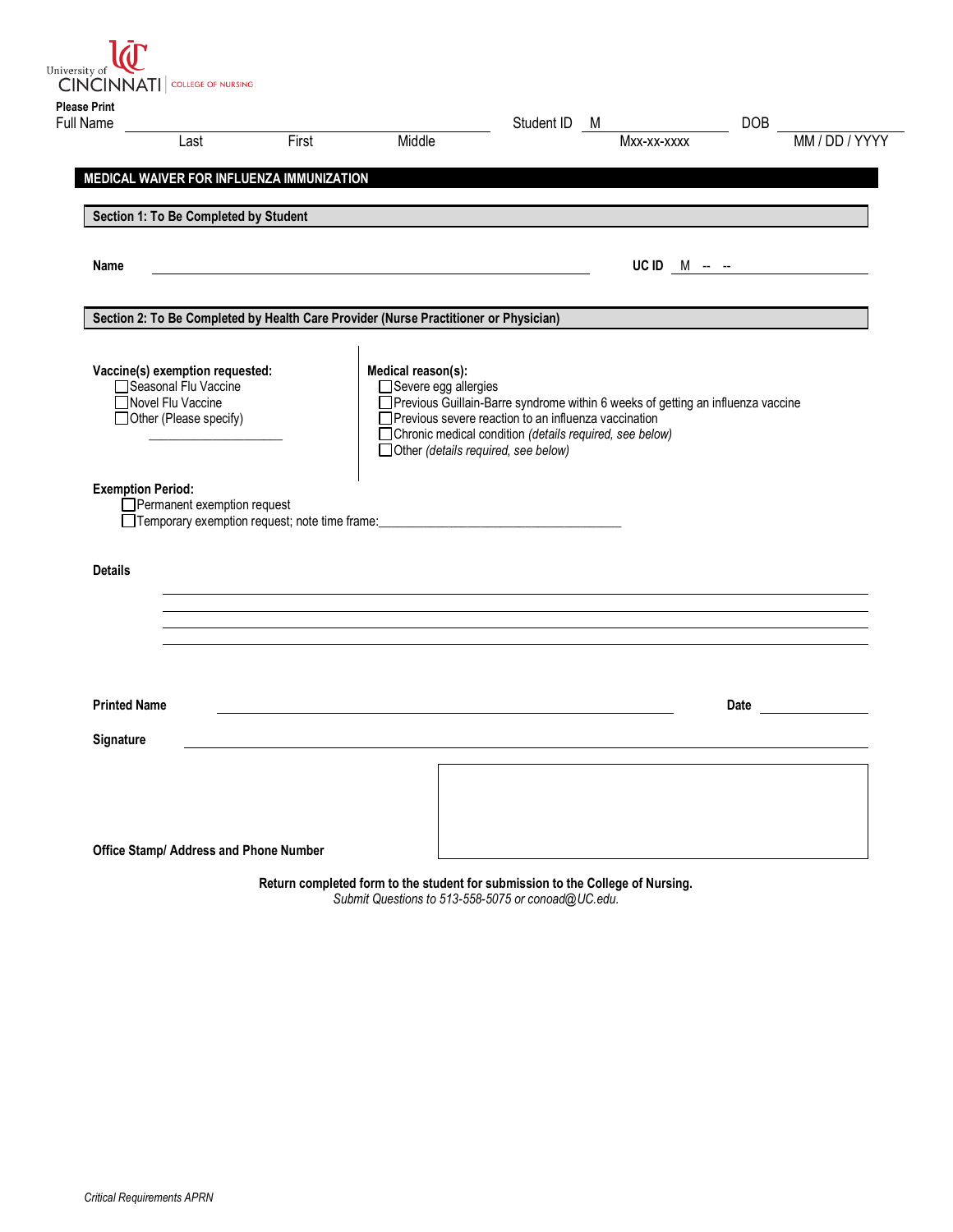| $\begin{array}{c} \begin{array}{c} \text{}\\ \text{}\\ \text{}\\ \end{array} \end{array}$ |      |       |        |            |             |     |                |
|-------------------------------------------------------------------------------------------|------|-------|--------|------------|-------------|-----|----------------|
| <b>Please Print</b><br>Full Name                                                          |      |       |        | Student ID | M           | DOB |                |
|                                                                                           | Last | First | Middle |            | Mxx-xx-xxxx |     | MM / DD / YYYY |

### **CONSENT AND STATEMENT OF RELEASE**

University of **Land College OF NURSING** 

 Enrollment and participation at the University of Cincinnati College of Nursing (UC-CoN) requires that students provide proof of general and specific health status, immunization status, CPR certification, criminal background check, social security number, citizenship status includi ng current Visa standing, driver's license/photo identification card, telephone and address data, urine/blood tests for drug screening and any other information that may be required by the college or clinical facility policy or legal mandate to establish students' fitness to care for live patients in a clinical setting.

 A clinical facility may refuse to permit a student to participate in the clinical practicum at the facility if the health cle arance information, background check information or drug screening results is not provided, or if upon review of a student's health clearance information, background check and drug screening, it determines the student is disqualified.

 Choosing to not provide permission for the release of this information will prohibit participation in UC CoN Programs as it will result in a ban from the clinical facilities where students are required to complete the clinical portion of training. Admission to and successful completion of the clinical training portions of courses are required for program enrollment and completion.<br>Initial

 *I hereby authorize the University of Cincinnati, College of Nursing to release specific personally identifying data as requir ed by clinical facilities. Such information may include health clearance information, lab reports, immunization history, background check and drug screening reports. This information is*  being released so that the clinical facility may verify my qualifications to participate in the educational program offered at that facility or for auditing and  *accreditation purposes.* 

#### Initial

 *I am aware that if during the course of the academic year(s) requiring my participation in clinical experiences, my health st atus should change in a*  way that would impact my ability to perform in clinical; I must notify the Director of the program. The need for additional clearance will be determined at that *time.* 

#### Initial

I may revoke this consent at any time by providing written notice of such revocation to University of Cincinnati College of N ursing. I understand that  *revocation of this consent will result in ineligibility to enroll in and/or continue in any University of Cincinnati College of Nursing practicum course. This authorization is in effect for the duration of my participation and enrollment in University of Cincinnati College of Nursing programs unless revoked in writing.* 

University of Cincinnati, College of Nursing shall at all times comply with the applicable provisions of the Family Educational Rights and Privacy Act of 1974,  *20 USC 1232(g), (FERPA). In addition, written affiliation agreements establishing clinical facilities as school officials are in place. These agreements require*  facilities to comply with all applicable provisions of FERPA in order to protect the privacy of the students' personally identifying information in their possession.

Printed Name

**Signature** 

 **Front Copy of Driver's License Here**

Date